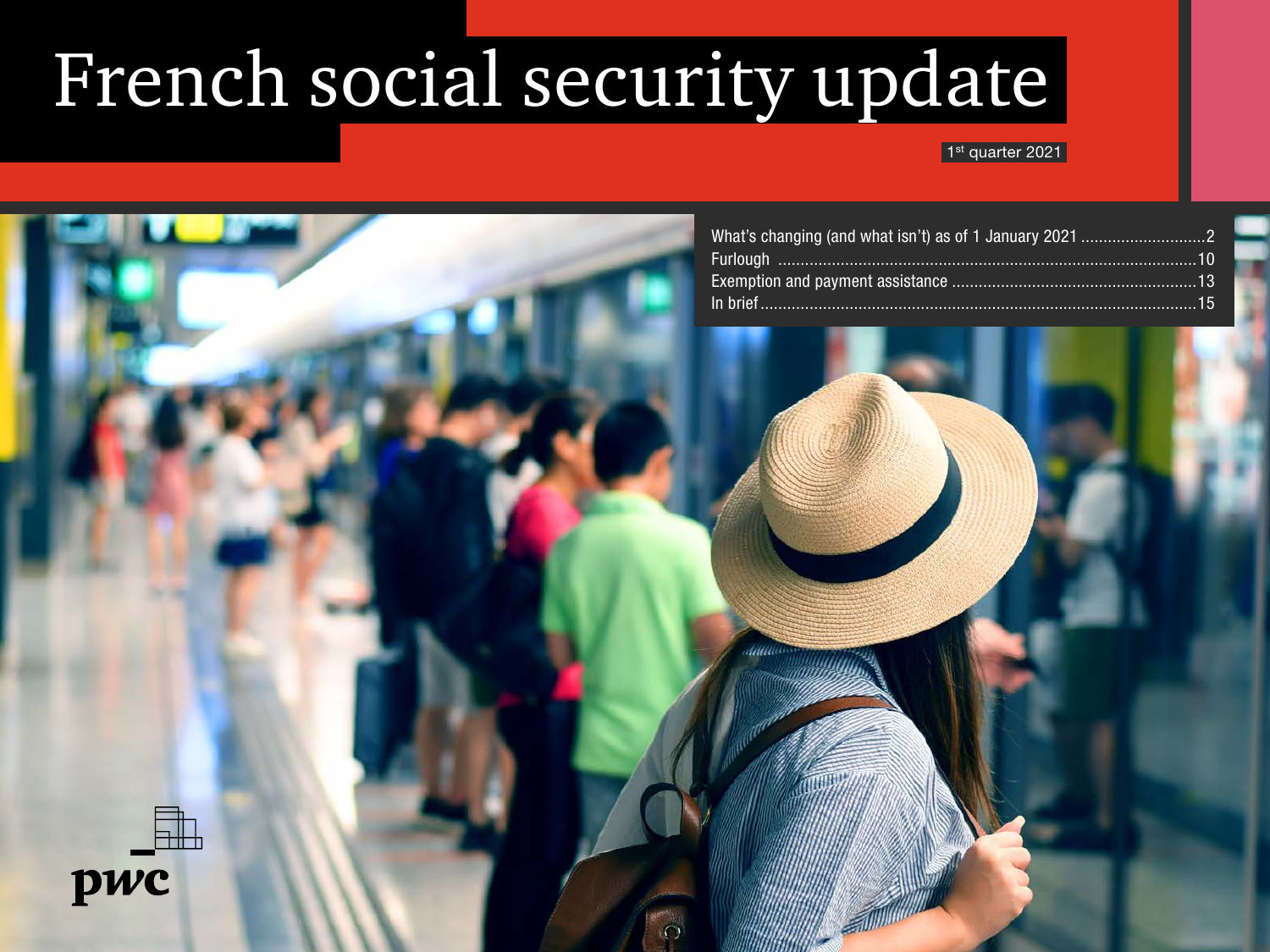| In hrief |  |
|----------|--|

## <span id="page-1-0"></span>What's changing (and what isn't) as of 1 January 2021

A new year generally means new provisions. In this newsletter, we round up the main changes that payroll departments will need to take into account to start the year on the right footing.

#### Monthly social security ceiling

A decree dated 22 December 2020 maintains the social security ceiling for 2021 at the same level as 2020. Consequently, the monthly social security ceiling as of 1 January 2021 stands at €3,428, representing a yearly ceiling of €41,136.

The ceilings for the following reference periods therefore remain the same, as set out below:

- Quarterly ceiling: €10,284,
- Fortnightly ceiling: €1,714,
- Weekly ceiling: €791,
- Daily ceiling: €189,

• Hourly ceiling (applicable for periods of less than 5 hours per day): €26.

#### Minimum wage

#### Minimum wage from 1 January 2021

The new hourly minimum wage has been raised to €10.25 as of 1 January 2021, and is set at €7.74 in Mayotte.

For an employee paid on a monthly basis and subject to the legal working time (35-hour week), the gross monthly minimum wage is set at €1,554.58 per month (versus €1,539.42 previously).

The increase in the minimum wage has an impact on:

- the calculation of the reduction in social security contributions on low wages and the assessment basis for family allowance and health insurance contributions,
- the minimum salary for apprenticeships and professional training contracts.

#### Guaranteed minimum income

The guaranteed minimum income remains unchanged at €3.65 as of 1 January 2021.

#### **Contributions**

#### Specific health insurance contributions for Alsace-Moselle local scheme

The Board of Directors of the Alsace-Moselle local health insurance scheme decided to maintain the contribution rate applicable to salaries, retirement benefits and other replacement income at 1.5% for 2021.

#### AGS contribution rate

The 0.15% contribution to France's wage guarantee scheme (AGS) remains unchanged as of 1 January 2021.

#### Employer contributions in the electricity and gas industries

Since 1 January 2020, France's URSSAF and CGSS networks have overseen the collection of additional health insurance contributions payable by employers in the electricity and gas industries. This covers the

supplementary health insurance contribution, the solidarity contribution and the special contribution (cotisation d'équilibre) for pensions, which are changing as follows:

- the supplementary health insurance contribution has been raised to a total rate of 1.55%, breaking down as 1.01% of employer contributions and 0.54% of employee contributions;
- the employee solidarity contribution has been raised to 1.15%;
- the employee special contribution for pensions has been raised to 2.01%.

#### 2021 payroll tax rate schedule

The yearly payroll tax rate schedule for 2021 has been adjusted as follows:

- a rate of 4.25% will apply to the portion of annual salaries below €8,020;
- a rate of 8.50% will apply to the portion of annual salaries between €8,020 and €16,013;
- a rate of 13.60% will apply to the portion of annual salaries above €16,013.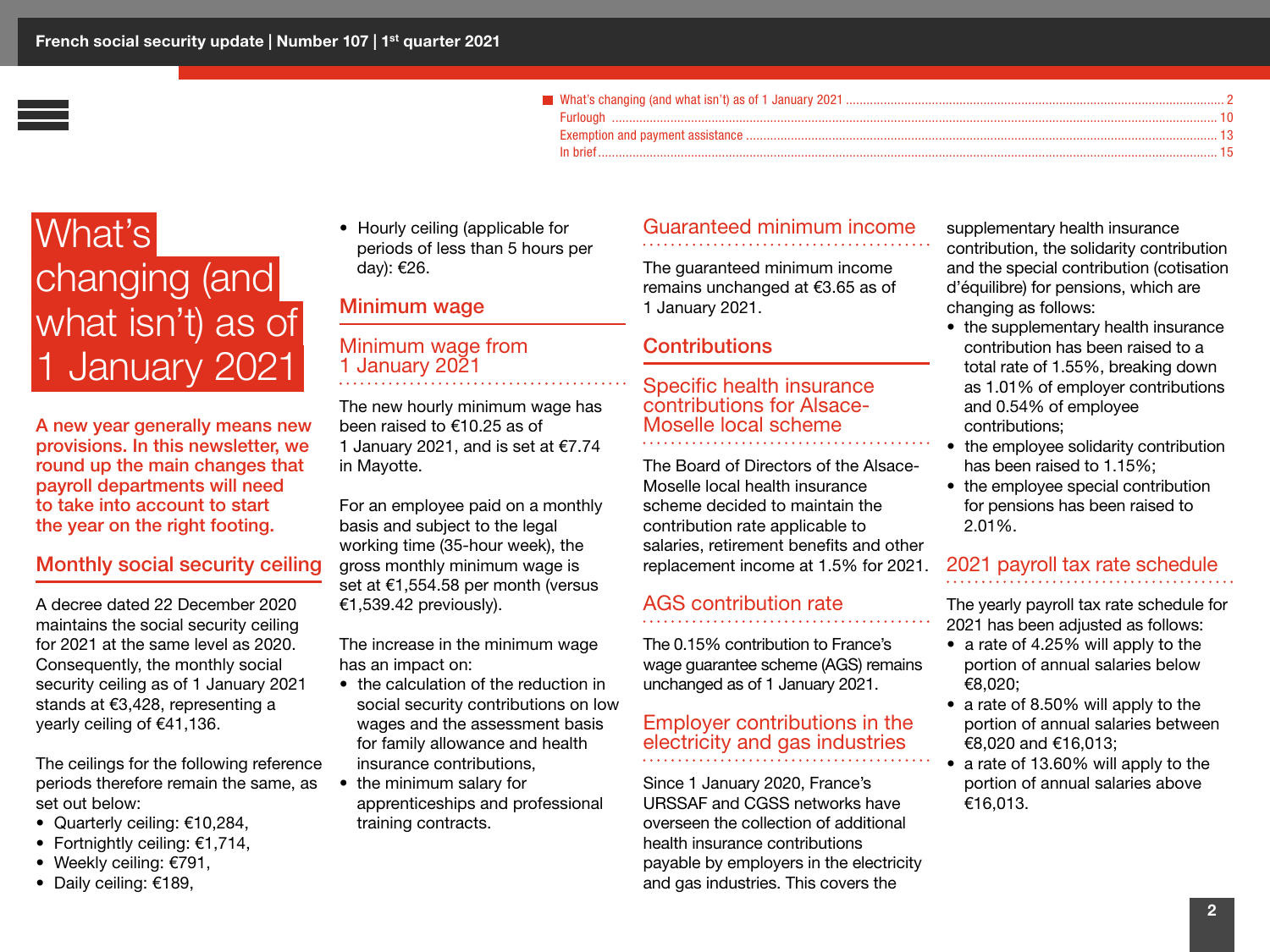Until 31 December 2013, nonprofit organisations, trade associations and member-unions, charitable foundations, religious congregations, state-approved associations and mutual insurance companies governed by the French Mutual Insurance Code (Code de la mutualité), with fewer than 30 employees, were granted a discount of €6,002 on the payroll tax amount normally due. On 1 January 2014, this discount was increased to €20,161 on the grounds that such organisations were ineligible for the competitiveness and employment tax credit (CICE) because they were not subject to corporation tax. As of 1 January 2021, despite the abolition of the CICE, the discount has been set at €21,086.

#### Collection of 2021 professional training contributions

The 2021 Finance Act provides that employers which, owing to additions to their workforce, had 11 or more employees for the first time in 2018 or 2019, and in any event before 31 December 2019, remain subject to the professional training contribution at a rate of 0.55% for 2020 and the four following years. The five-year freeze on threshold effects provided for by French

social security legislation applies to these employers from 1 January 2020 onwards.

This provision means that companies which had 11 or more employees for the first time in respect of their 2018 or 2019 professional training contributions can benefit from the new freeze on the threshold effect introduced by the PACTE law, rather than remaining subject to the previous progressive rate increase initially provided for.

To facilitate the resumption of the collection of these contributions, the 2021 Finance Act has amended a number of provisions, including:

- the payment in September 2021 by companies with fewer than 11 employees of an advance on their 2021 professional training contribution;
- the redefinition of employers liable to pay apprenticeship tax;
- the simplification of the collection process for the professional training contribution payable by employers in the construction and public works sectors;
- a rectification to the terms and conditions for exemption from the additional apprenticeship contribution (CSA).

#### Apprenticeships exempt from supplementary pension contributions

An amendment dated 15 December 2020 has removed Article 3 from Appendix A to the National Interprofessional Agreement of 17 November 2017 (ANI), which stated that the contributions of employees on apprenticeships borne by the French government were limited to the standard rates for supplementary pension contributions, with any additional contributions payable as a result of the application of higher rates remaining payable by the employer. The Social Security Department of the French Ministry of Solidarity and Health informed the AGIRC-ARRCO pension schemes that the proportion borne by the French government has been extended to cover all apprenticeship employee contributions, including those resulting from the application of rates higher than the standard rates. The extension came into effect on 1 January 2021. Consequently, apprentices are exempt from supplementary pension contributions up to 79% of the minimum wage, even if they benefit from contribution rates that are higher than the standard rates.

#### General reduction in employer contributions on low salaries

A decree dated 28 December 2020 has set the new maximum values for the rate of the general reduction in charges and contributions for 2021. The T-rate to be taken into account in the calculation of the coefficient for the general reduction, also known as the Fillon reduction, has been modified as of 1 January 2021 as a result of an increase in the maximum contribution rate for accidents at work and occupational diseases (AT/ MP) used to determine the T-rate. Consequently, the standard T-rate has increased from 0.3205 to 0.3206 for employers applying a 0.10% rate of contributions to the French national housing aid fund (FNAL), and from 0.3245 to 0.3246 for employers applying a 0.50% rate of contributions to the FNAL.

The decree applies to contributions on remuneration payable in respect of periods beginning on or after 1 January 2021.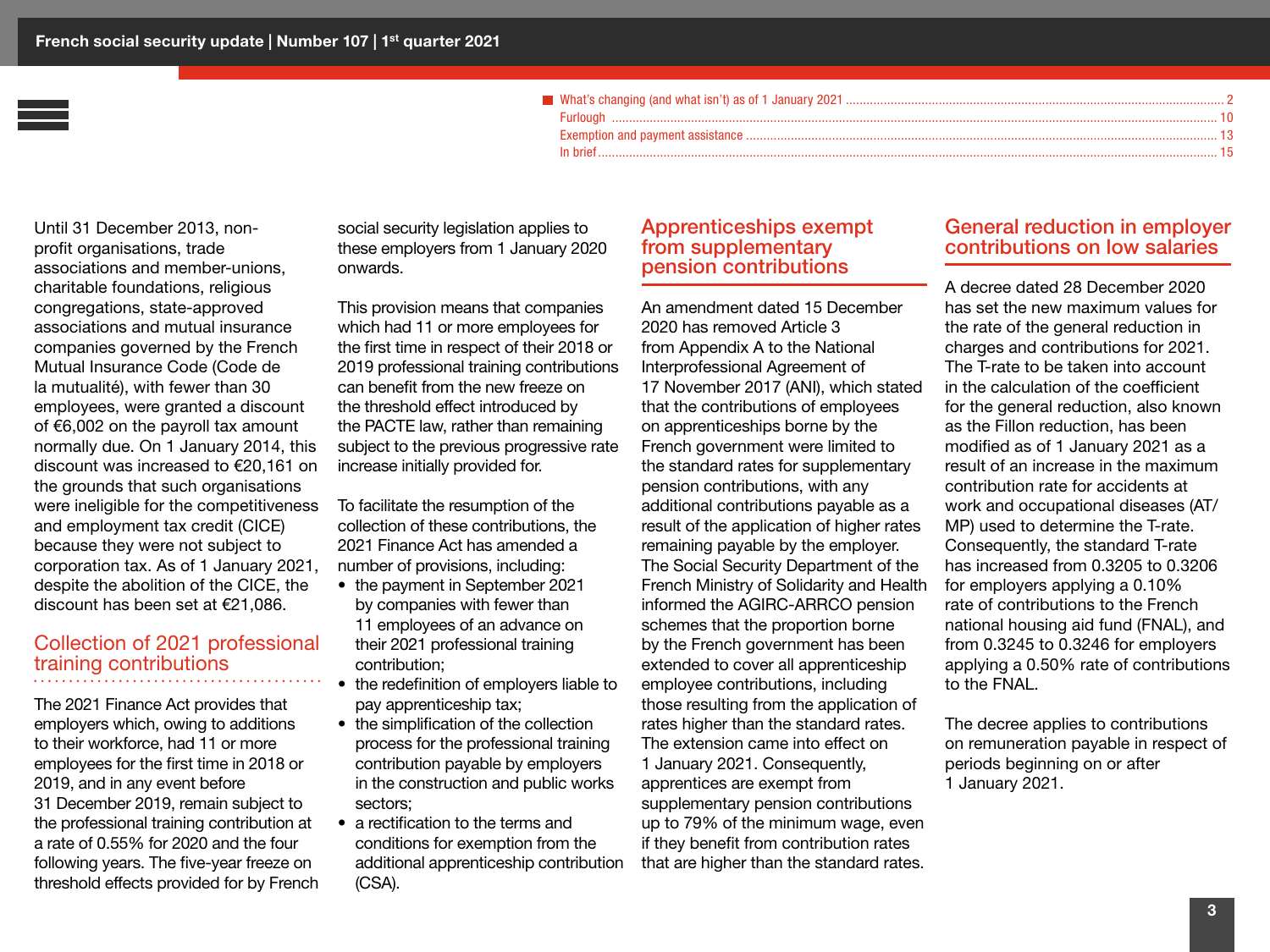#### **Exemptions**

#### LODEOM exemptions

Under the 2021 Social Security Finance Act, video and film production companies in French overseas territories can benefit from the Law for overseas economic development (LODEOM) exemption based on the enhanced competitiveness schedule. Accordingly, video and film production employers with fewer than 250 employees and annual revenue of less than €50 million will be totally exempt from paying employer contributions up to double the minimum wage as of 1 January 2021.

#### Regional exemptions

Certain exemption mechanisms based on geographic location were due to end on 31 December 2020. The 2021 Finance Act provides for the extension of the following mechanisms for a further two years, up to 31 December 2022:

- rural revitalisation zones (ZRR);
- local job markets eligible for revitalisation (BER).

#### Exemptions from contributions for sports activities within businesses

The 2021 Social Security Finance Act provides for the exclusion of certain benefits in kind encouraging the practice of sports within businesses from the social security contribution base.

Accordingly, the following may be exempt from social security contributions:

- the provision by employers of sports equipment for collective use;
- the funding of sports services aimed at all employees.

The conditions and limits for exemption will be specified by decree at a later date.

#### Accommodation allowances

#### Reminder

When an employer provides accommodation, it may choose to value this benefit in kind based either on the rental value of the accommodation or on a monthly flat rate calculated based on the number of rooms and the employee's salary with reference to the monthly social security ceiling.

#### Valuation based on rental value

The value of the benefit in kind can be estimated based on the accommodation's rental value by referring to the registered rental value used as a basis to calculate the local residence tax, which is revised annually using a formula.

The actual amount of the associated costs (water, electricity, gas, heating and parking) paid by the employer are added to the accommodation's valuation.

The other expenses paid by the employer but which are usually incurred by the occupant such as the local residence tax or insurance cover constitute a cash benefit subject to contributions.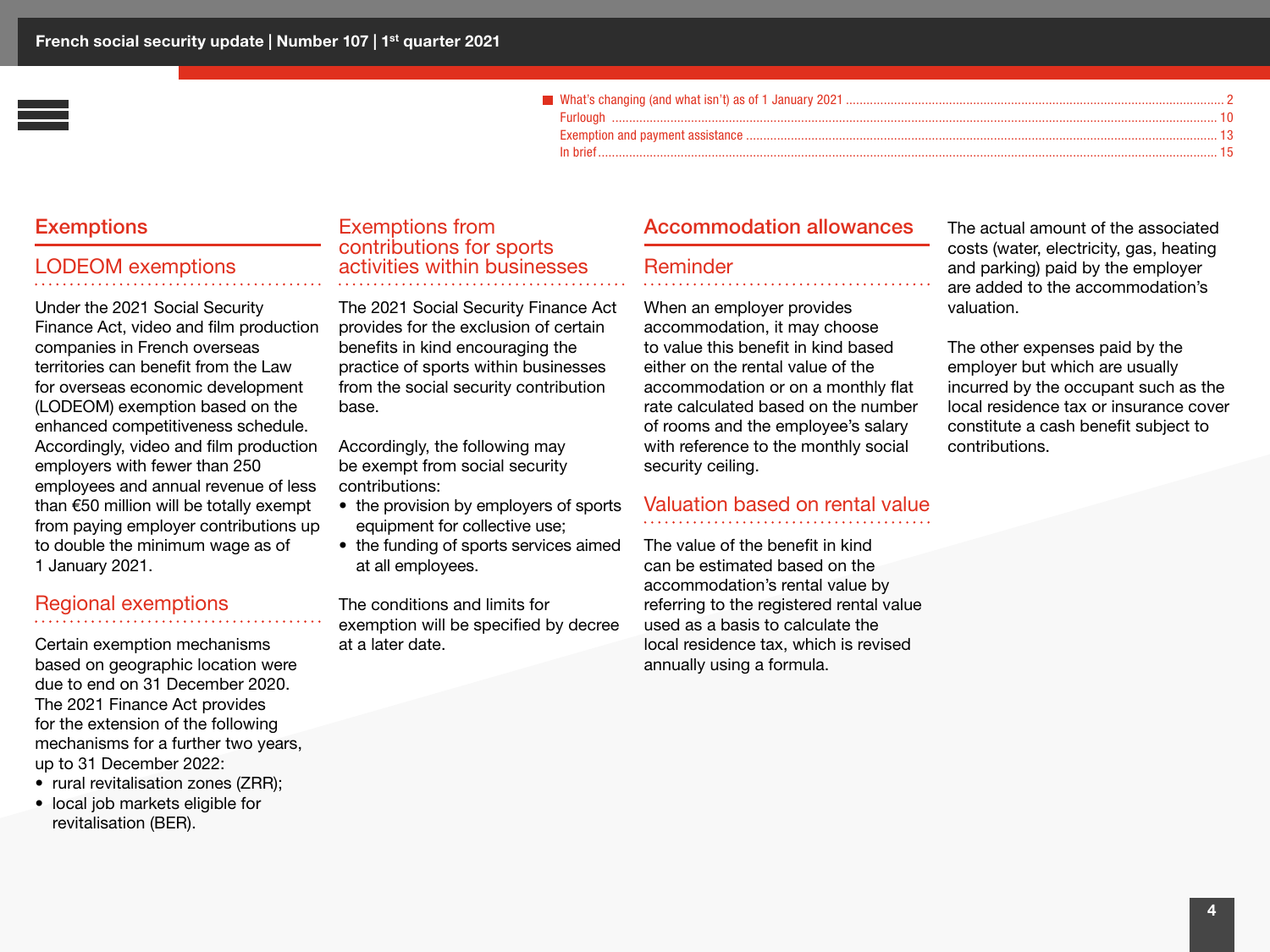#### Flat-rate valuation

The 2021 rate schedule is as follows:

| <b>Monthly salary</b>                                                       | One main room | <b>Several rooms</b> |
|-----------------------------------------------------------------------------|---------------|----------------------|
| Less than €1,714                                                            | € 71.20       | €38.10 per room      |
| Greater than or equal to $\epsilon$ 1,714 and less than $\epsilon$ 2,056.80 | €83.20        | €53.40 per room      |
| Greater than or equal to €2,056.80 and less than €2,399.60                  | €94.90        | €71.20 per room      |
| Greater than or equal to €2,399.60 and less than €3,085.20                  | €106.70       | €88.90 per room      |
| Greater than or equal to €3,085.20 and less than €3,770.80                  | €130.70       | €112.70 per room     |
| Greater than or equal to €3,770.80 and less than €4,456.40                  | €154.30       | €136.20 per room     |
| Greater than or equal to $€4,456.40$ and less than $€5,142$                 | €178.10       | €166.00 per room     |
| Greater than or equal to $€5,142$                                           | €201.70       | €189.80 per room     |

This rate schedule corresponds to a monthly valuation. The weekly valuation is equal to one quarter of the monthly amount rounded to the nearest ten cents. These valuations cover complete weeks or months, regardless of the number of working days.

#### Meal allowances

#### **Principle**

The flat rate of this benefit in kind is set at €4.95 per meal (€9.90 for one day with two meals) from 1 January 2021.

For employees taking their meals in a canteen, the employer contribution is not considered as a benefit in kind and is not included in the contribution base, provided that the employee contribution is at least equal to half of the flat rate per meal, i.e., €2.48 in 2021.

#### Hotels, cafés, restaurants and casinos

From 1 January 2021, the benefit in kind for meal allowances of employees working in these sectors remained unchanged at:

- $\epsilon$ 3.65 (1 x the guaranteed minimum) per meal,
- $\epsilon$ 7.30 (2 x the guaranteed minimum) per day.

#### Flat-rate valuation for certain executives

Executives were not eligible for the flat-rate valuation of meal allowance benefits in kind under Article 5 of the 10 December 2002 decree,

which prohibited flat-rate valuations for company executives without an employment contract who are automatically registered with the French social security system. In the case of these executives, the valuation of the benefit in kind based on actual costs was the only option. The use of flat-rate valuations was only permitted if the executive could provide proof of an employment contract giving them access to unemployment insurance. A decree published in the Official Journal of 28 December 2019 lifted this restriction. Since 1 January 2020, certain company executives have been eligible for the flat-rate valuation of meal allowance benefits in kind to

determine the assessment base for contributions due for periods from 1 January 2020. Eligible executives include:

Value of the benefit in kind for accommodation with:

- managers of limited liability companies, including those set up by self-employed professionals (*sociétés d'exercice libéral à responsabilité limitée*) holding a minority (*gérants minoritaires*) or equal interest (gérants égalitaires);
- chairmen of the board of directors. chief executive officers and chief operating officers of joint-stock companies *(sociétés anonymes*) and joint-stock companies set up by self employed professionals (*sociétés d'exercice libéral à forme anonyme*);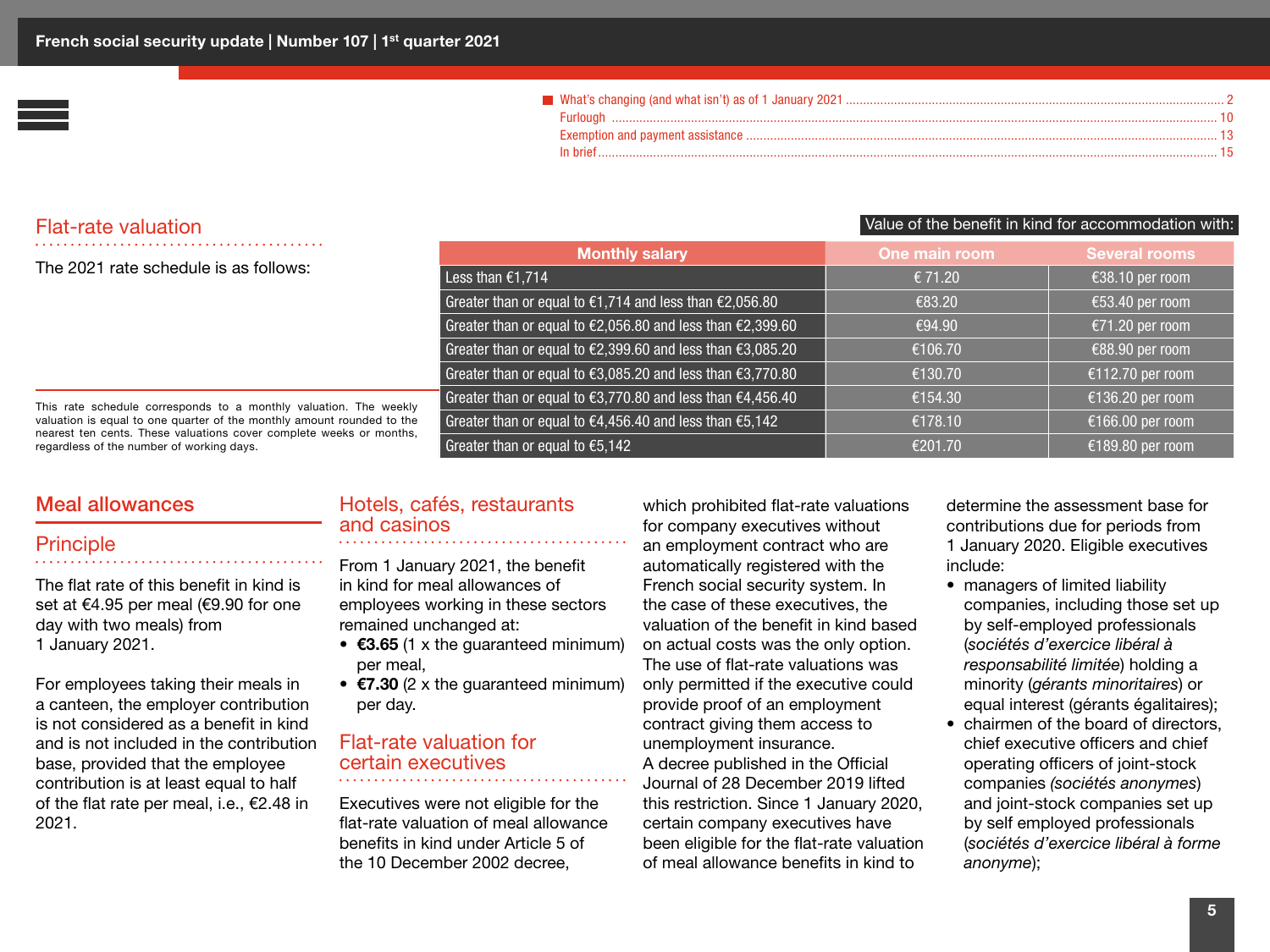

- chief executive officers and chief operating officers of social welfare funds, social welfare fund unions and companies belonging to social welfare insurance groups; and
- chairmen and senior managers of simplified joint-stock companies (*sociétés par actions simplifiée*).

#### Business expenses

Fixed allowances for business expenses are excluded from the social security contribution base if used for their intended purpose. This condition is deemed satisfied if the allowance amount does not exceed certain limits. They are adjusted on 1 January of each year. The new exemption limits apply to salaries and earnings paid from 1 January 2021, and relate to periods of employment from that date.

#### Meals

• A fixed allowance of €6.70 (comparable to the former meal allowance) is paid when meals have to be provided at the workplace due to special conditions of organisation or work schedules (shift work, night work, continuous shift schedule, staggered working hours, etc.);

- A fixed meal allowance of €9.40 is paid in the case of travel outside the company premises or on a construction site, or when working conditions prohibit employees (or those with equivalent status) from returning home or to their place of work for meals (comparable to meals previously provided at the construction site) unless it can be shown that meals have to be taken in a restaurant because of the circumstances or standard business practice;
- A fixed meal allowance of €19.10 (comparable to the former restaurant allowance for management and non-management staff) is paid in case of business travel and also to employees (or those with equivalent status) that are unable to return home or to their place of work.

#### Travel allowance

For travel in metropolitan France and when employees (or those with equivalent status) cannot return home every day, a fixed travel allowance is deemed used for its intended purpose for the portion that does not exceed:

#### • For the first three months:

- €19.10 for allowances provided to compensate for additional meal expenses in the case of business travel in metropolitan France,
- $-$  €68.50 per day for allowances provided to compensate for additional expenses for accommodation and breakfast for travel to Paris and to the Hautsde-Seine, Seine Saint-Denis and Val-de-Marne départements,
- $-$  €50.80 per day in the other *départements* of metropolitan France.
- From the  $3^{\text{rd}}$  to the  $24^{\text{th}}$  month of travel:
	- $-$  €16.20 for allowances provided to compensate for additional meal expenses in the case of business travel in metropolitan France,
	- $-$  €58.20 per day for allowances provided to compensate for additional expenses for accommodation and breakfast for travel to Paris and to the Hautsde-Seine, Seine Saint-Denis and Val-de-Marne *départements*,
	- $-$  €43.20 per day in the other *départements* of metropolitan France.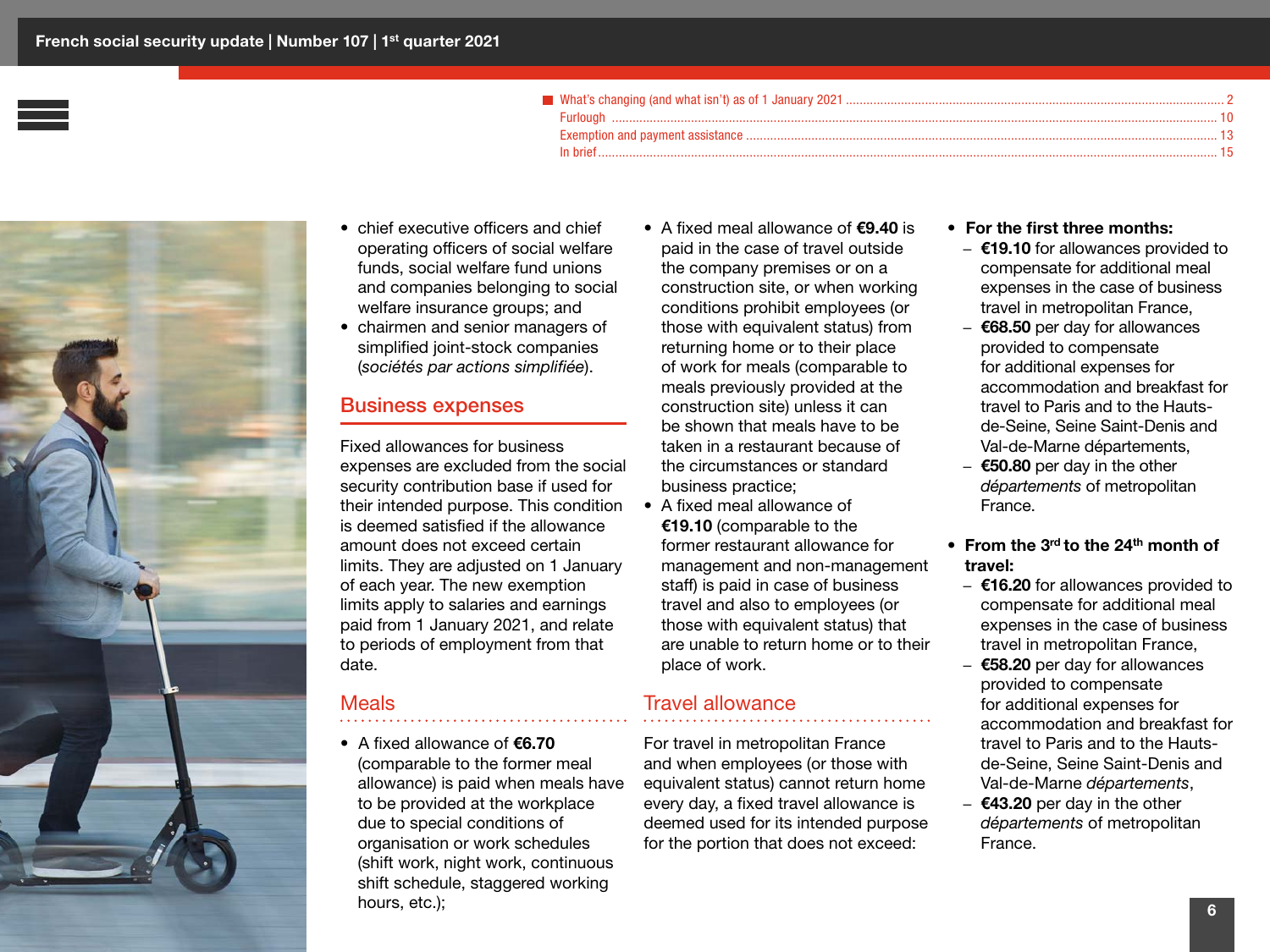- From the 24<sup>th</sup> to the 72<sup>nd</sup> month of  $\epsilon$ 1,524.30 (plus  $\epsilon$ 127.10 per travel:
	- $-$  €13.40 for allowances provided to compensate for additional meal expenses in the case of business travel in metropolitan France,
	- $-$  €48.00 per day for allowances provided to compensate for additional expenses for accommodation and breakfast for travel to Paris and to the Hautsde-Seine, Seine Saint-Denis and Val-de-Marne *départements*,
	- $-$  €35.60 per day in the other *départements* of metropolitan France.

#### Job relocation

Costs incurred by employees when relocating for their job may be deducted from the social security contribution base under certain conditions.

Fixed allowances are deemed used for their intended purpose up to:

• €76.10 per day for a period not exceeding nine months for allowances provided to compensate for the costs of temporary accommodation and additional meal costs, while waiting for permanent housing,

dependent child up to €1,905.30) for allowances provided to compensate for costs related to moving into new housing.

Regarding allowances provided to compensate for moving expenses incurred by the employee, the employer has to substantiate the expenses incurred.

#### Commute "to and from work"

#### "Sustainable mobility" flat-rate allowance

The French mobility law published in the Official Journal of 26 December 2019 established the "sustainable mobility" flat-rate allowance, a new employee transport subsidy.

It allowed employers to refund, in part or in full, the cost of their employees' transport expenses for commuting to and from work using the following means of transport:

- personal bicycles (mechanical or electric);
- car sharing, as driver or passenger;
- other shared mobility services (to be defined by decree); or

• public transport (other than costs already subject to the mandatory 50% refund).

The mileage allowance formerly available to employees who commute to and from work by bicycle was eliminated as it was included in the "sustainable mobility" flat-rate allowance.

#### Social security and tax regime

Up to €400 per employee per year of employer refunds of transport expenses (sustainable mobility flatrate, fuel costs or the cost of charging electric vehicles, and now plug-in hybrid and hydrogen vehicles) could be exempt from employee income tax, social security contributions and CSG/ CRDS contributions. This amount has been increased to €500 per employee per year as of 1 January 2021.

Of the €500, fuel costs may not represent more than €200 per year (as previously) in order to promote "sustainable" mobility.

It is also specified that the refund of transport expenses incurred by employees will be in addition to the public transport contribution. However, the total exempt amount may not exceed €500 per year or the amount of the public transport contribution, if it is already greater than this amount.

#### Exemption limits

#### Employers' share of meal voucher costs

A number of conditions must be met in order for the employers' participation in the purchase of meal vouchers to be exempt, including that the participation does not exceed an amount which is, in principle, adjusted every year.

The method for reviewing this exemption limit has changed since 2020. It is no longer adjusted in proportion to the upper limit of the first bracket of the income tax scale. Instead, it is now adjusted in proportion to the change in the consumer price index (excluding tobacco) between 1 October of the second preceding year and 1 October of the preceding year of the year during which the meal vouchers were purchased, rounded, if applicable, to the nearest euro cent.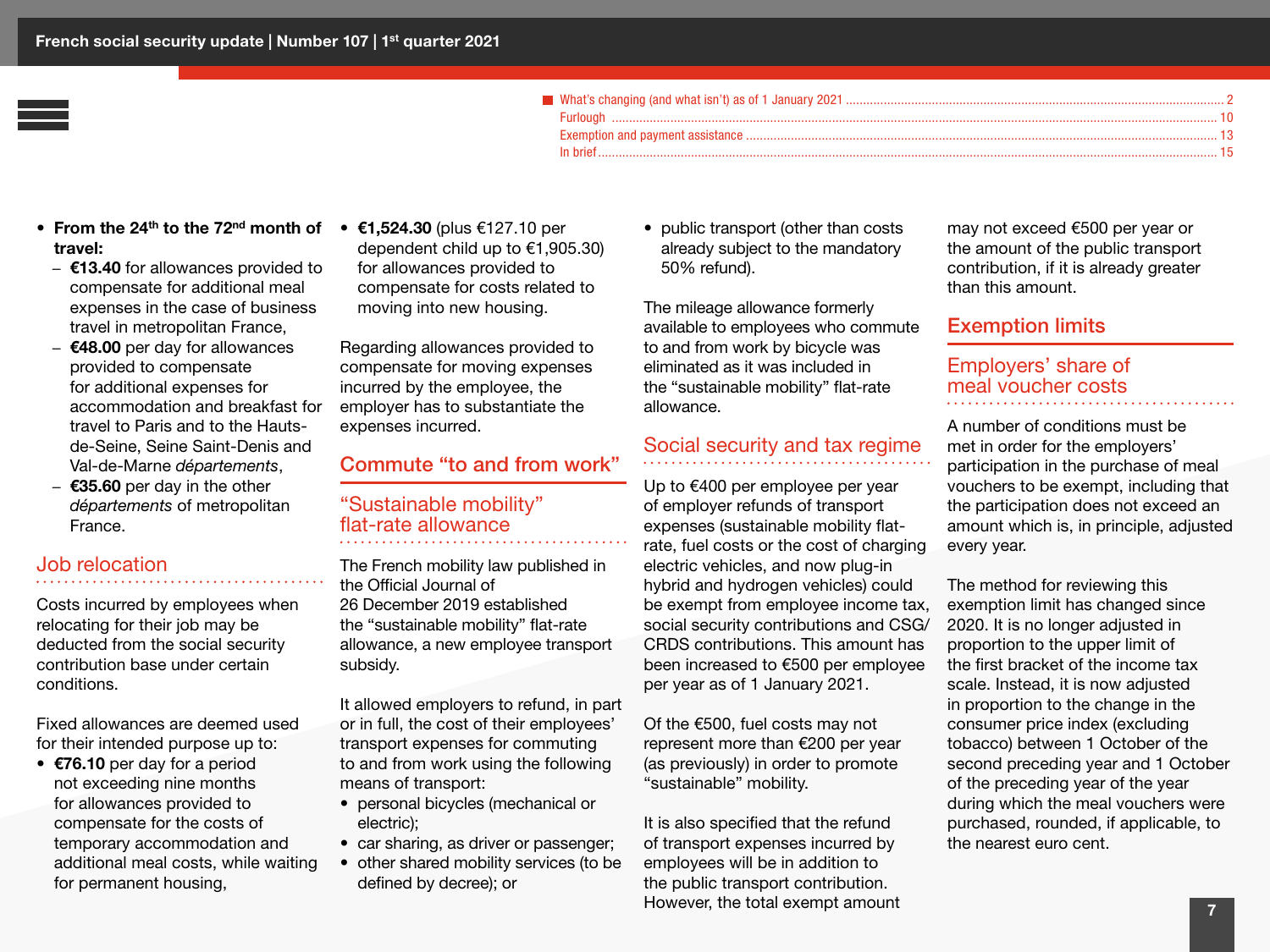The change in the consumer price index (excluding tobacco) for all households combined between October 2019 (103.99) and October 2020 (103.75) was negative, leading, in principle, to a decrease in the exemption limit for the employers' participation. The exemption limit for the employers' participation should therefore have been €5.54 for meal vouchers purchased in 2021 (compared to €5.55 in 2020). However, the French government decided to maintain the same exemption threshold for meal vouchers in 2021 as in 2020.

Furthermore, the government has extended the validity period of 2020 meal vouchers, which would otherwise have expired on 31 January 2021, and relaxed the conditions for using them. They are now valid until 1 September 2021, with a spending limit of €38 per day in restaurants. However, the spending limit is maintained at €19 for the purchase of food products (prepared meals, fruit and vegetables, etc.) in supermarkets and small stores. Due to restaurant closures, the vouchers may also be used for "Click and Collect" purchases and deliveries.

#### Works council vouchers

Works council vouchers granted by Economic and Social Committees are exempt from contributions so long as their total value does not exceed 5% of the monthly social security ceiling per year and per beneficiary. Since the monthly social security ceiling has not been adjusted for 2021, this value remains unchanged at €171.40, rounded to €171. The amount was doubled for vouchers granted before 31 January 2021.

#### Internship allowances

A mandatory minimum allowance is to be paid to interns undertaking an internship lasting more than two months, whether consecutive or not. The minimum hourly amount of the allowance is set at 15% of the hourly social security ceiling. Furthermore, whether mandatory or not, the allowance paid is exempt from certain social security contributions up to a threshold also set at 15% of the hourly social security ceiling. Since the hourly social security ceiling remained unchanged at €26 for 2021, the 15% value is equal to €3.90 per hour of internship in 2021 (€26 x 15%).

#### Wage attachment rate schedule

The thresholds for the wage attachment rate schedule have not been adjusted for 2021.

This is because these thresholds are reviewed on a yearly basis according to the change in the consumer price index (excluding tobacco) of urban households where the head of the household is a worker or employee, as set in August of the preceding year for all of France. Since the change in said consumer price index between August 2019 (103.88) and August 2020 (103.84) was negative, the thresholds applicable in 2021 remain unchanged from 2020. Consequently, the 2020 schedule still applies.

#### 2021 annual rate schedule

The annual rate schedule was as follows at 1 January 2021:

- 1/20 on the portion that is less than or equal to €3,870,
- 1/10 on the portion that is greater than  $\epsilon$ 3,870 and less than or equal to €7,550,

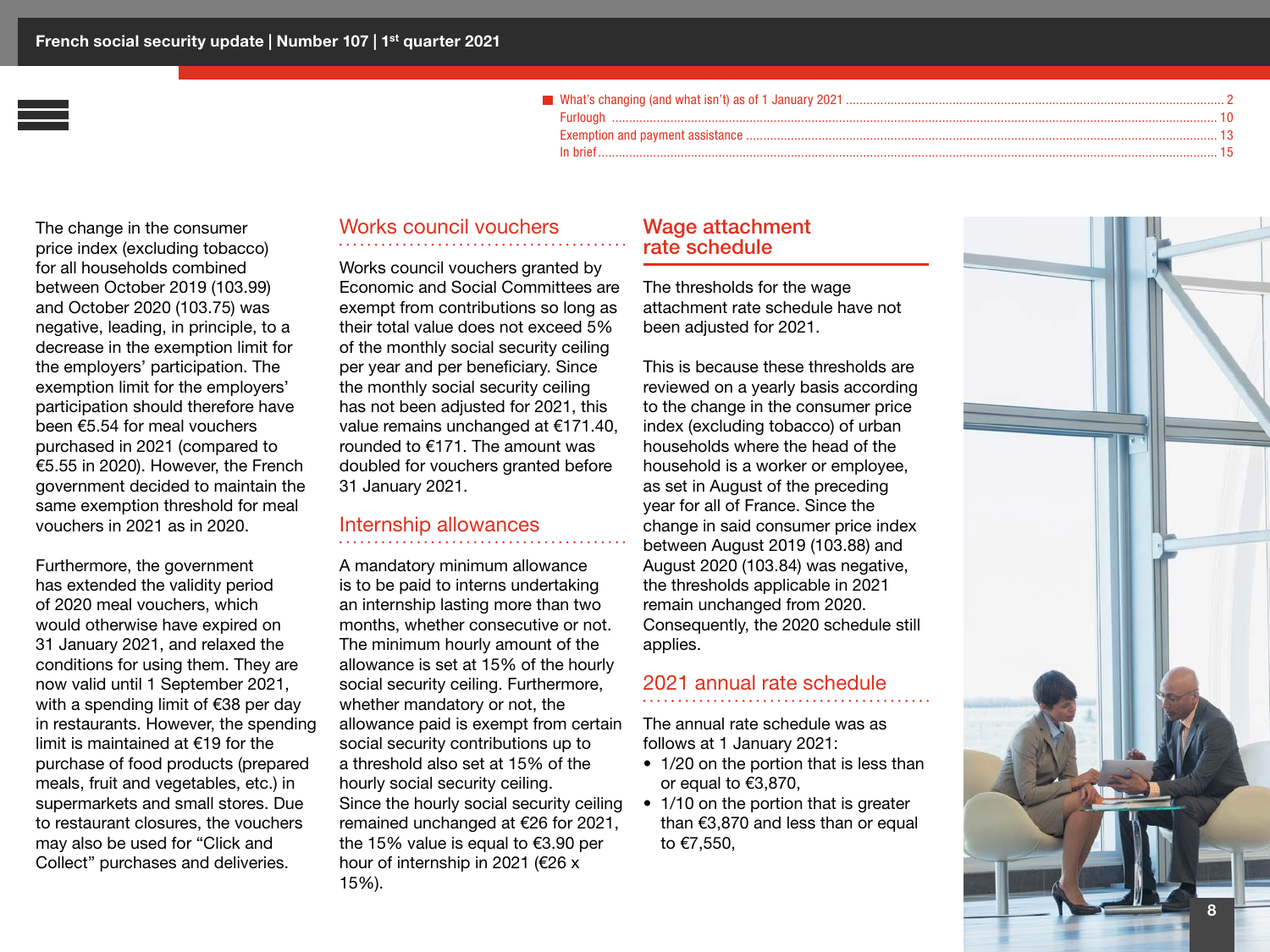- 1/5 on the portion that is greater than €7,550 and less than or equal to €11,250,
- 1/4 on the portion that is greater than €11,250 and less than or equal to €14,930,
- 1/3 on the portion that is greater than €14,930 and less than or equal to €18,610,
- 2/3 on the portion that is greater than €18,610 and less than or equal to €22,360,
- the entire amount on the portion that is greater than €22,360.

Each bracket is increased by  $€1,490$ per year per dependant of the debtor subject to attachment or the assignor (dependants qualifying for family allowances and a spouse, partner or ascendant whose personal income is below the active solidarity income [RSA]).

#### 2021 monthly rate schedule

- 1/20 on the portion that is less than or equal to €322.50,
- 1/10 on the portion that is greater than €322.50 and less than or equal to €629.16,
- 1/5 on the portion that is greater than €629.16 and less than or equal to €937.50,
- 1/4 on the portion that is greater than €937.50 and less than or equal to €1,244.16,
- 1/3 on the portion that is greater than €1,244.16 and less than or equal to €1,550.83,
- 2/3 on the portion that is greater than €1,550.83 and less than or equal to €1,863.33,
- the entire amount on the portion that is greater than €1,863.33.

Each bracket is increased by €124.16 per month per dependant of the debtor subject to attachment or the assignor (dependants qualifying for family allowances and a spouse, partner or ascendant whose personal income is below the RSA).

#### Amount of salary which cannot be attached and RSA

In any case, the employee subject to the attachment must be left with an amount equal to the RSA for a single person. This amount corresponds to the portion of salary which cannot be attached, and which rose from €559.74 to €564.78 on 1 April 2020. It is expected to be adjusted on 1 April 2021.

#### Impact of withholding of income tax at source on salary attachment

The withholding of income tax at source modifies the attachable portion of an employee's remuneration, since the attachable portion is calculated after deducting social security contributions and, since 1 January 2019, withheld income tax. Consequently, garnishments and attachments will now be applied to a lower amount than in previous years, i.e., the attachable portion of salary after income tax withheld.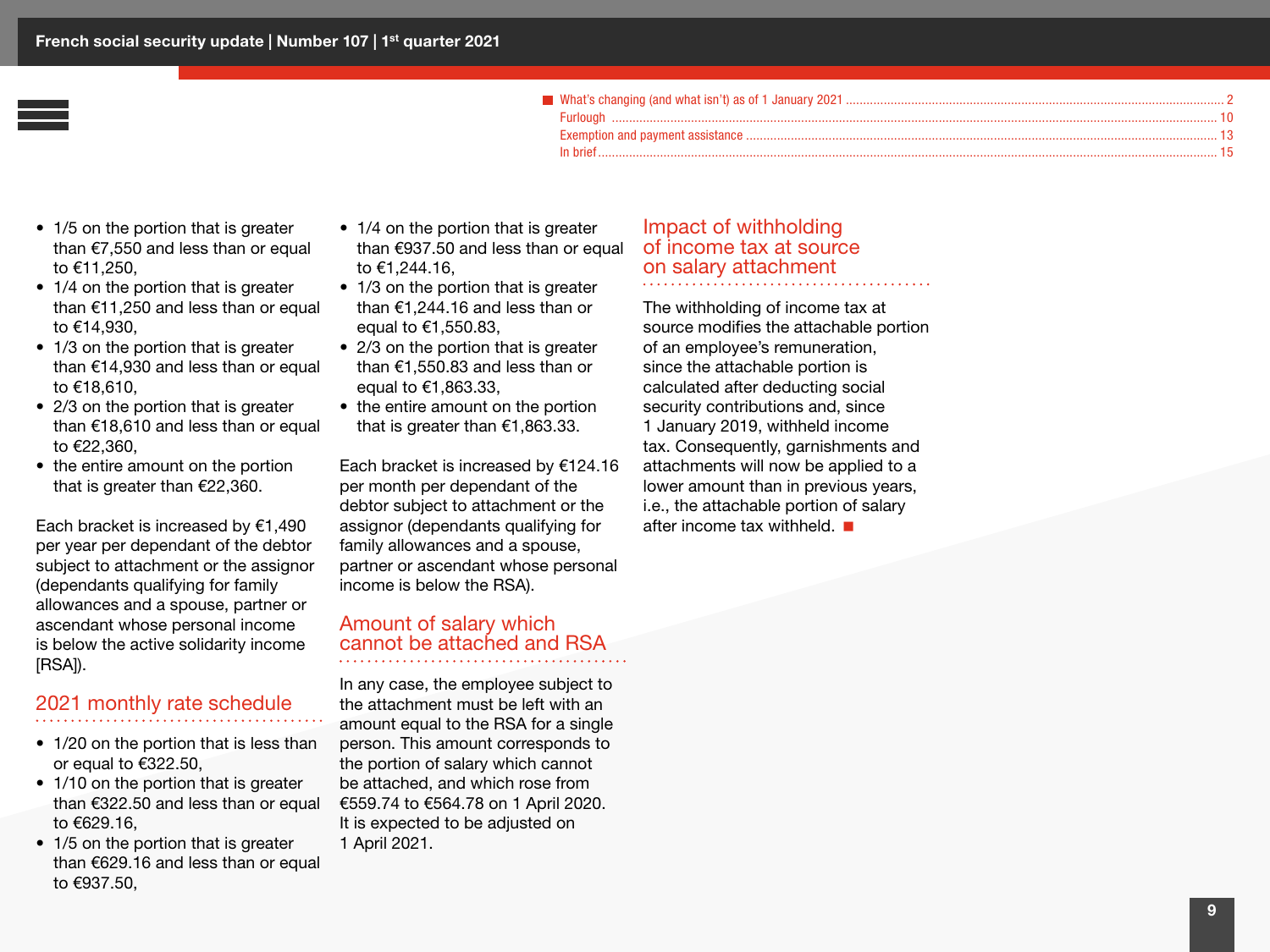<span id="page-9-0"></span>

## **Furlough**

The rates applicable to the furlough allowance and compensation in 2021 have been adjusted by an order and two decrees.

#### Decrease in furlough compensation postponed

The French government had planned to adjust the rates used to calculate furlough compensation paid by employers to their employees from 1 January 2021, but has since postponed the change to 1 March 2021. In the meantime, the rules remain unchanged from October 2020.

Regardless of business sector, the rate of the furlough compensation payable by employers to their employees is equal to 70% of the gross hourly reference remuneration (with no cap on the amount until 31 December 2020), with a minimum of €8.11 per hour, except in special cases such as apprenticeships and professional training contracts. The compensation will be subject to social contribution taxes (CSG and CDRS) at a rate of

6.7%, with capping possible in only one case. Any additional furlough compensation that the employer decides to pay will be exempt from social security contributions up to a maximum of 3.15 times the minimum wage (as has been the case since 1 May 2020), it being specified that this maximum is assessed based on the mandatory compensation and the additional compensation combined. The only change of note as of 1 January 2021 is that the hourly reference remuneration used to calculate furlough compensation is now capped at 4.5 times the minimum wage.

As of 1 March 2021, the legal furlough compensation in unprotected industries will decrease from 70% of the hourly reference remuneration used, capped at 4.5 times the minimum wage, to 60% of the hourly reference remuneration used, capped at 4.5 times the minimum wage, for hours not worked from 1 March 2021 onwards.

For Appendix 1 and Appendix 2 protected industries, the decrease from 70% to 60% in the furlough compensation rate will come into effect on 1 April 2021.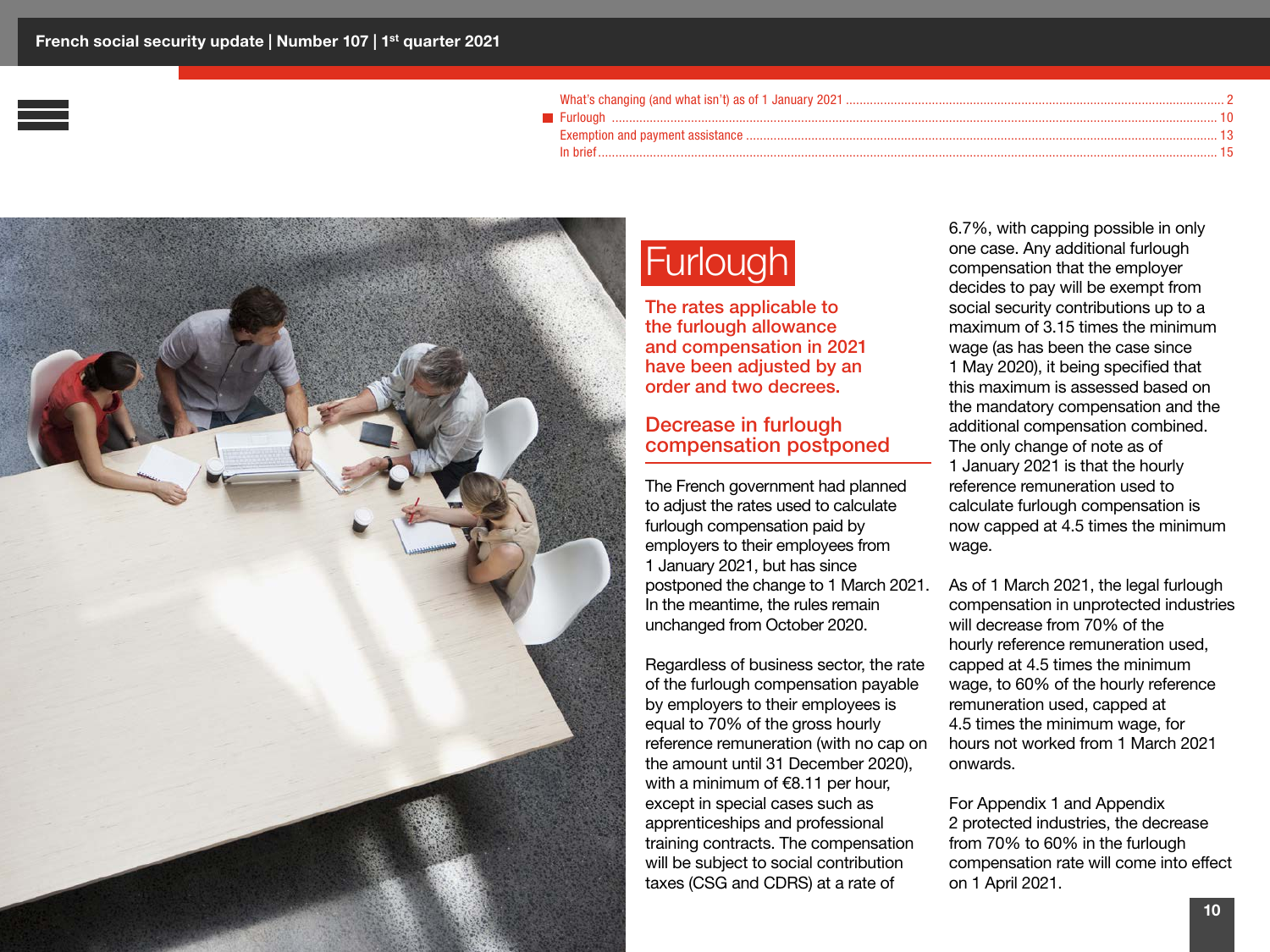For employees of closed businesses or businesses located in certain areas, the decree provides for the decrease to 60% in the rate to come effect on 1 July 2021. This applies to the following businesses:

- businesses whose main activity involves dealing with the public and that have been affected by total or partial administrative closures as part of measures taken in response to the Covid-19 epidemic;
- businesses whose revenue has significantly decreased and that are located in geographical constituencies subject to specific restrictions in the pursuit of their operations and the movement of people imposed in response to the Covid-19 epidemic (businesses affected by any further local lockdowns);
- businesses located in trading areas where revenue has significantly decreased as a result of the specific impact of an interruption in the activity of one or more businesses whose main activity involves dealing with the public (an upcoming decree is expected to clarify that this pertains to trading areas surrounding ski resorts which are affected by the closure of ski lifts).

In the latter two cases, the conditions of the decrease in revenue, which remains to be clarified by decree, will be assessed on a month-by-month basis.

#### Adaptation of furlough allowance rates

The order extends to 30 June 2021 the possibility to adapt the furlough allowance rates depending on the business sector and business characteristics, while the order of June 2020 only allowed for this possibility until 31 December 2020. This adaptation allows the French government to maintain the furlough allowance rate at 70% for:

protected industries listed in Appendix 1 of the decree of 30 March 2020, relating to tourism, hotels, catering, sports, culture, transport of persons and events, which are particularly impacted by the economic and financial consequences of the Covid-19 epidemic in view of the reduction in their business due in particular to their dependency on dealing with the public. The following were added to this list of industries by the decree of 21 December 2020:

- activities of amusement parks, theme parks and fairgrounds, the manufacture of metal structures and components of structures, media advertising and group tourist accommodation for minors; and the following were transferred from the Appendix 2 list to the Appendix 1 list:
- translators and interpreters, the rental of and services related to marquees, tents, structures, sound systems, photography, lights and pyrotechnics, the transport of individuals by taxi and tourism vehicles with a driver, and the short-term rental of cars and light automotive vehicles.
- protected industries listed in Appendix 2 whose business depends on the business of the abovementioned industries and whose revenue has decreased very significantly. The decree of 21 December 2020 added a further 50 or so business types to this list. In addition, the decree specifies that, for businesses listed in Appendix 2, the proportion of revenue in certain activities must be taken into account and that the employer's application for allowances to the French authorities must be accompanied by a sworn statement stating that the company is in

possession of a document drawn up by an accountant which certifies that the company meets the criteria of Appendix 2. The regulations also set out the conditions for the accountant's assignment. Where the main business of dealing with the public is partially or totally suspended due to the spread of the Covid-19 epidemic and the measures taken to limit the spread (excluding voluntary closures), the already increased rate may be further increased, since the order sets out two new cases based on geographical location:

- 1. Where the establishment is located "in a geographical constituency subject to specific restrictions in the pursuit of its operations and the movement of people imposed by the French administrative authorities in response to the Covid-19 epidemic during the health emergency, where its revenue has significantly decreased;
- 2. Where the establishment "belongs to a trading area specifically impacted by an interruption in the activity [...] of one or more establishments whose main activity involves dealing with the public, where its revenue has significantly decreased."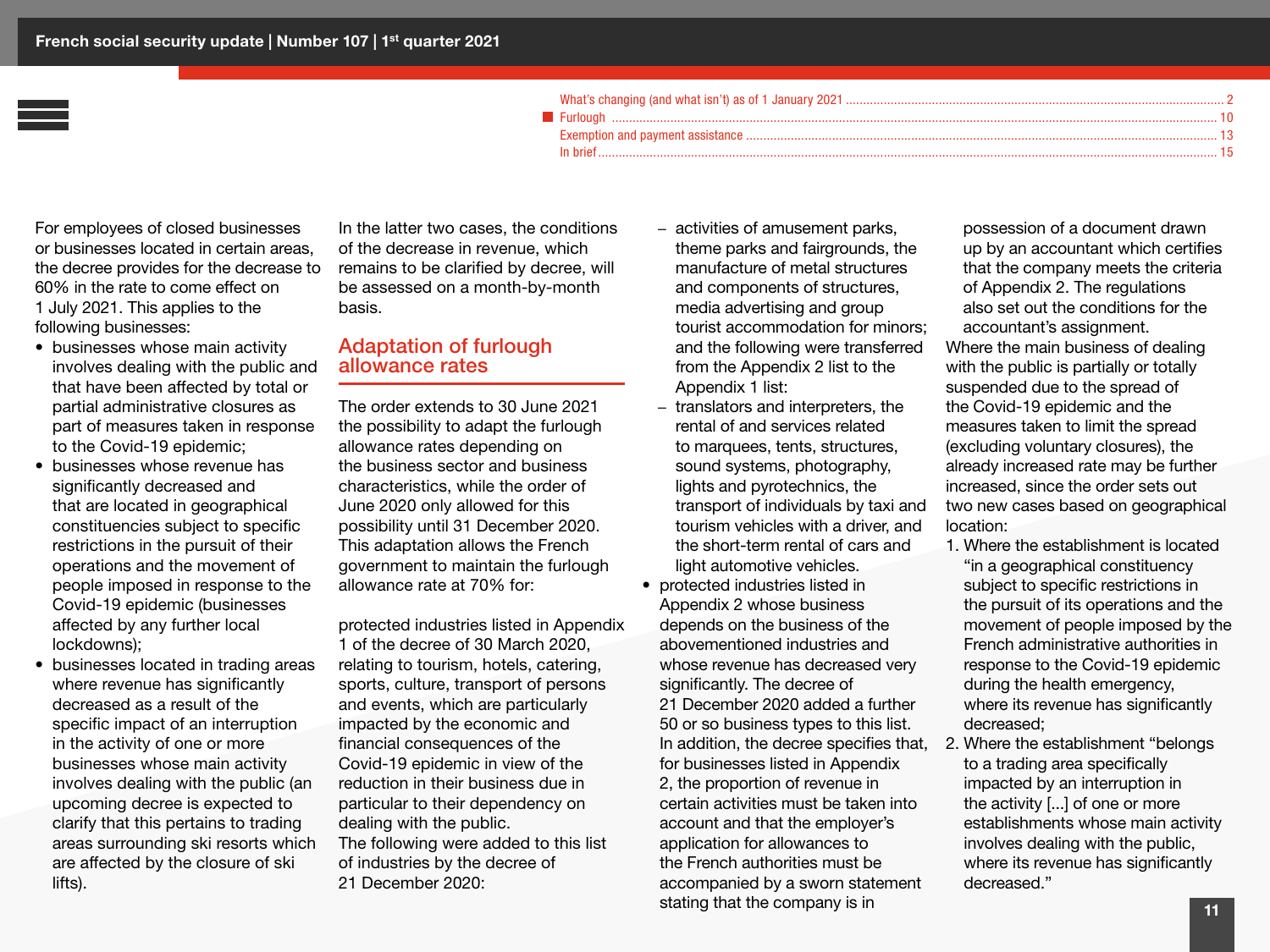| relationships to the community of the community of the community of the community of the community of the community of $10$ community of the community of $10\,$ |  |
|------------------------------------------------------------------------------------------------------------------------------------------------------------------|--|
|                                                                                                                                                                  |  |
|                                                                                                                                                                  |  |

The French government has therefore considered setting two rates for calculating the furlough allowance that employers would receive from the French Services and Payments Agency (Agence de Service et de Paiement – ASP). For now, this idea has been pushed back to 1 March 2021. In the meantime, the rules remain the same as those in force in October 2020, i.e.:

- the allowance paid by the French government for each eligible unworked hour will be equal to 70% of the employee's gross hourly rate within the limit of 4.5 times the minimum wage for businesses in protected industries, businesses in so-called connected industries if their revenue has decreased by at least 80% and businesses in other industries whose main activity involves dealing with the public and has been interrupted due to the application of a legal or regulatory requirement or an administrative decision made by the authorities,
- the allowance paid by the French government for each eligible unworked hour will be equal to 60% of the employee's gross hourly rate within the limit of 4.5 times the minimum wage for other businesses,

• the minimum is set at €8.11/hour as of 1 January 2021.

The government plans to adjust downwards the amount of the allowance it pays from 1 March 2021 for businesses outside of protected industries, from 1 April 2021 for businesses in protected industries, and from 1 July 2021 for businesses most in difficulty. The furlough allowance will be adjusted downwards from 60% to 36% of the gross hourly salary rate within the limit of 4.5 times the minimum wage, subject to a minimum of €7.30/hour.

#### Extension of exceptional measures

The standard rules governing furlough should have changed as of 1 January 2021. However, the executive branch decided otherwise as a result of the second governmentimposed lockdown. Several regulatory texts (the order of 21 December 2020, the decree of 24 December 2020 and the decree of 30 December 2020) extend the temporary measures resulting from the orders of 27 March 2020, 24 June 2020 and 14 October 2020 and the Acts of

25 April 2020 and 17 June 2020. Without going into detail, the decree of 24 December 2020 extends the possibility for employers to adapt the furlough scheme and the conditions for taking into account overtime and equivalent hours in the calculation of furlough allowances and compensation until 31 December 2021 at the latest.

In addition, the government had planned to limit the furlough authorisation to a maximum of three months, renewable once, over a consecutive 12-month reference period, from 1 January 2021. However, the decree of 24 December 2020 deferred the entry into force of this three-month limit on furlough to 1 March 2021. ■

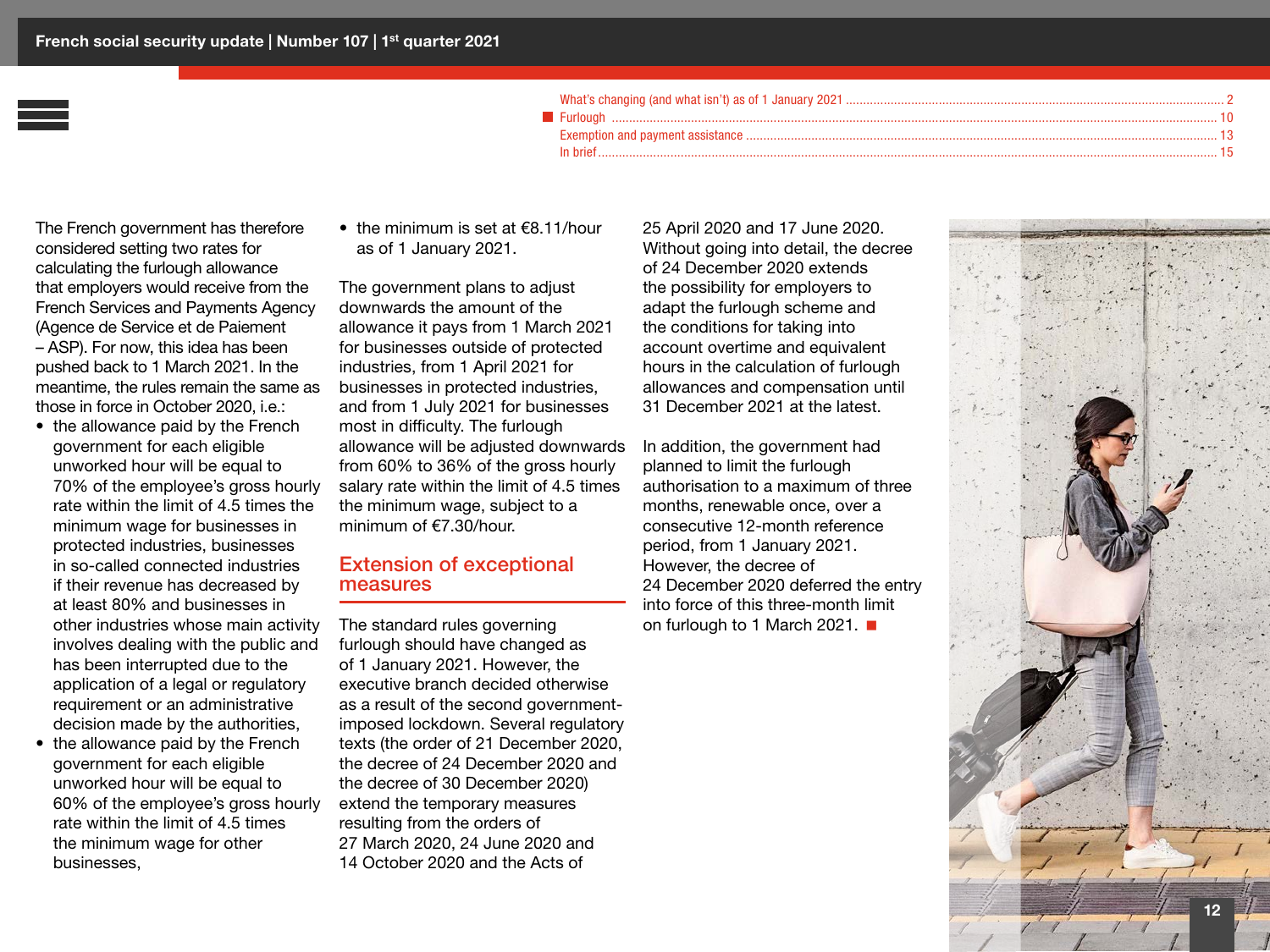## <span id="page-12-0"></span>**Exemption** and payment assistance

The 2021 Social Security Finance Act provides for the extension of payment assistance mechanisms and exemptions from contributions to support businesses and non-profits directly impacted by the economic consequences of the epidemic.

#### Businesses with fewer than 250 employees

Businesses and non-profits with fewer than 250 employees may benefit from a partial exemption from employer charges and contributions and payment assistance starting from the September 2020 employment period. The exemption is valid for a maximum period of three months and applies only to charges and contributions due in respect of employment periods up to 30 November 2020.

Employers are eligible if they have:

- either been subject to a ban on dealing with the public (delivery, click and collect and takeaway sales do not affect eligibility for exemption or payment assistance); or
- recorded a decrease of at least 50% in revenue compared with the same period of the previous year.

The exemption applies to employers which, during the month following the month for which the exemption is applicable, meet the criterion of being subject to a ban on dealing with the public or recording a decrease in revenue, according to the following conditions:

- for the September employment period, employers in S1 (Appendix 1) industries located in areas where a curfew was enforced before 30 October 2020 and employers in S1bis (Appendix 2) industries whose business is dependent on the business of S1 employers, regardless of geographic location, are eligible if their revenue decreased by at least 50% in October;
- for the October and November employment periods, all employers in S1 and S1bis industries are eligible, regardless of geographic location.

#### Businesses with fewer than 50 employees

Businesses and non-profits with fewer than 50 employees which have been subject to a ban on dealing with the public and which are not in S1 or S1bis industries may benefit from a partial exemption from employer charges and contributions and payment assistance with respect to ongoing employment periods from 1 October 2020. Delivery, click and collect and takeaway sales do not affect eligibility for exemption or payment assistance.

The exemption applies to employers which, during the month following the month in which the exemption is applicable, meet the criterion of being subject to a ban on dealing with the public.

The Amending Finance Act of 30 July 2020 provided for a payment assistance mechanism for businesses in difficulty. The 2021 Social Security Finance Act extends this opportunity to benefit from assistance with employer charges and contributions to businesses with fewer than 50 employees in S1 industries. The payment assistance is equal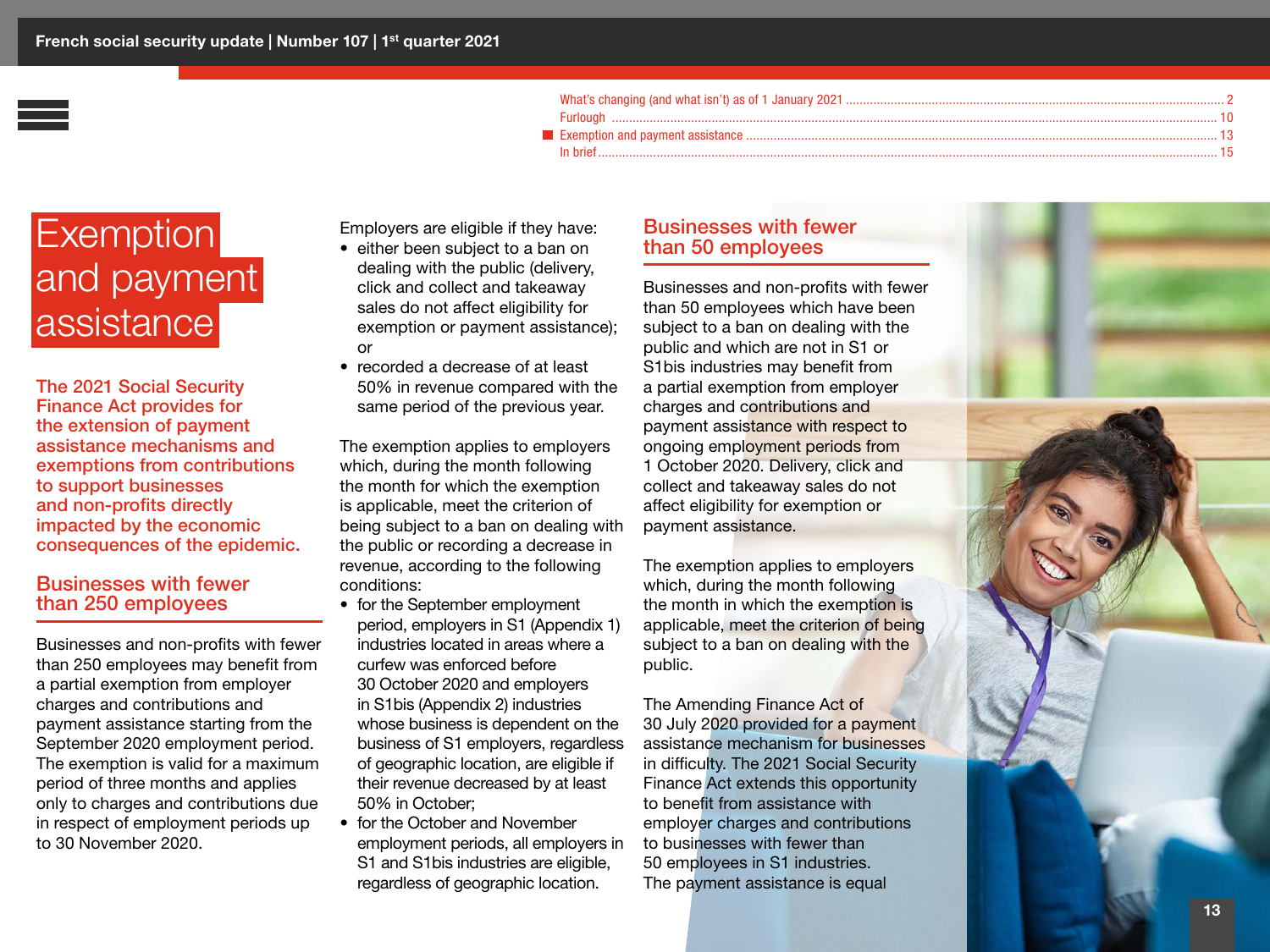

to 20% of the amount of employee compensation payable with respect to the period from 1 September to 30 November 2020 or from 1 October to 30 November 2020. It applies to all sums payable to France's URSSAF network, including employee contributions and CSG or CDRS contributions, with respect to 2020 and 2021.

Following on from the measures set out by the Amending Finance Act, the 2021 Social Security Finance Act extends the use of social security debt repayment plans for employers whose social security charges and contributions are outstanding at 31 December 2020. A decree may defer this date to, at the latest, the last day of the employment period of the month following the end of the public health emergency. These debt repayment plans, which allow employers to stagger the payment of social security charges and contributions, are implemented by collection agencies. The managers of these agencies may issue repayment proposals up to three months after 31 December 2020.

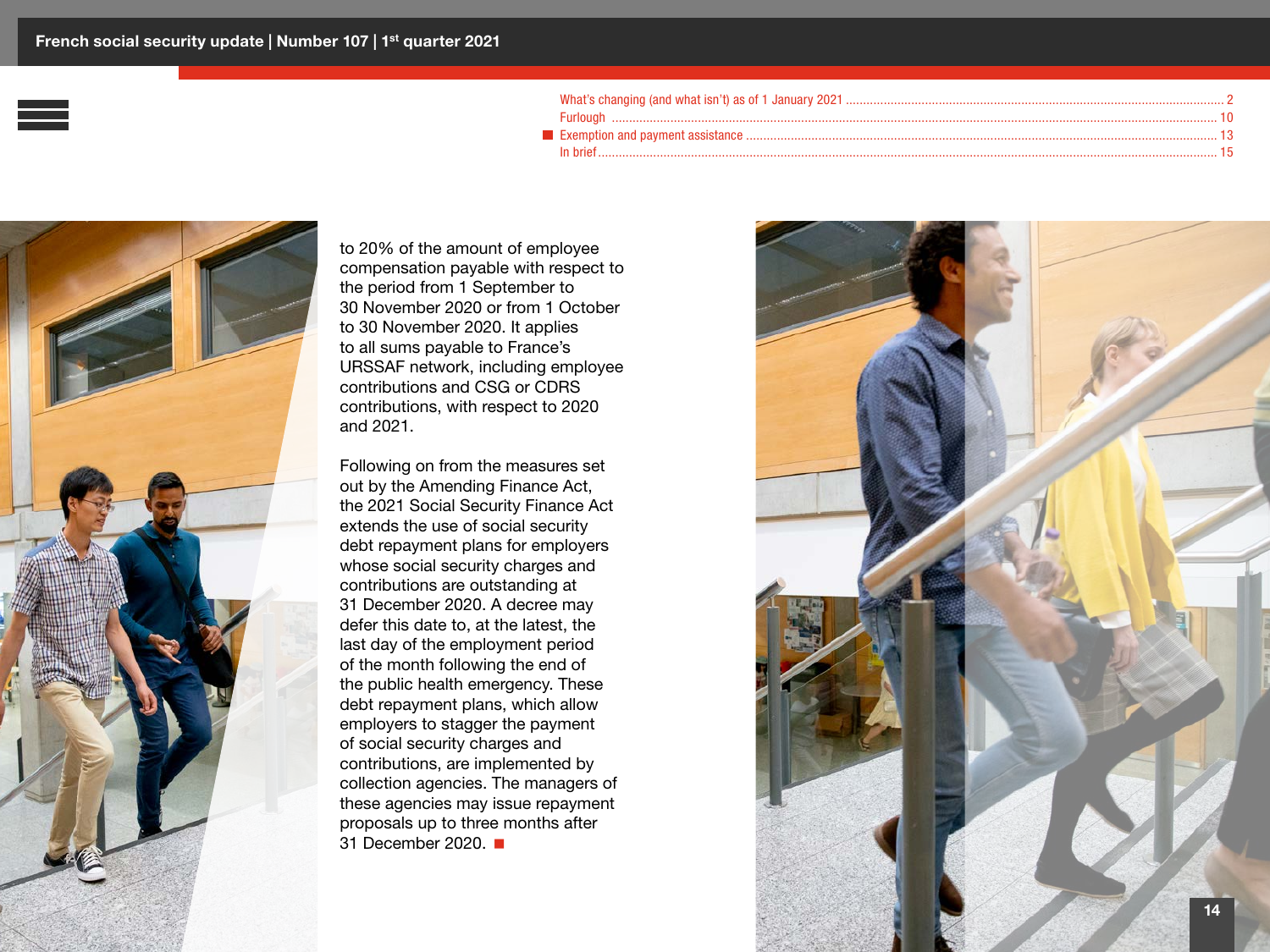# <span id="page-14-0"></span> $\{$  In brief  $\}$

#### Redeployment and mobility leave

The 2021 Social Security Finance Act provides for the extension of redeployment and mobility leave from 12 to 24 months in the event of a retraining program, as of 1 January 2021. The social security treatment of remuneration for this leave is in line with the treatment for furlough. As a reminder, during the period of redeployment leave corresponding to the notice period, employees receive their usual remuneration. For the period of leave exceeding the usual duration of the notice period, employers must pay their employees monthly remuneration equal to 65% of the average gross remuneration used as a basis for the calculation of unemployment insurance contributions over the 12 months preceding the notification of dismissal. This remuneration (redeployment allowance) may not be less than 85% of the statutory hourly minimum wage multiplied by the number of hours corresponding

to the collective working hours set by the company. It is paid to employees on mobility leave under the same conditions, starting from the beginning of the leave, except during periods where such employees exercise a professional activity.

#### Paid holidays/rtt rest days: extension of exceptional provisions

An order dated 16 December 2020 extends until 30 June 2021 the provisions allowing employers to require employees to take paid holidays or rest days to take into account the health crisis. The text thereby amends the order of 25 March 2020 which set the end date for taking such measures at 31 December 2020. In practical terms, this means that employers can, pursuant to a company-wide agreement or, failing that, an industrywide agreement, continue for the next six months to require their employees to take up to six days of paid holidays or reschedule up to six days of paid

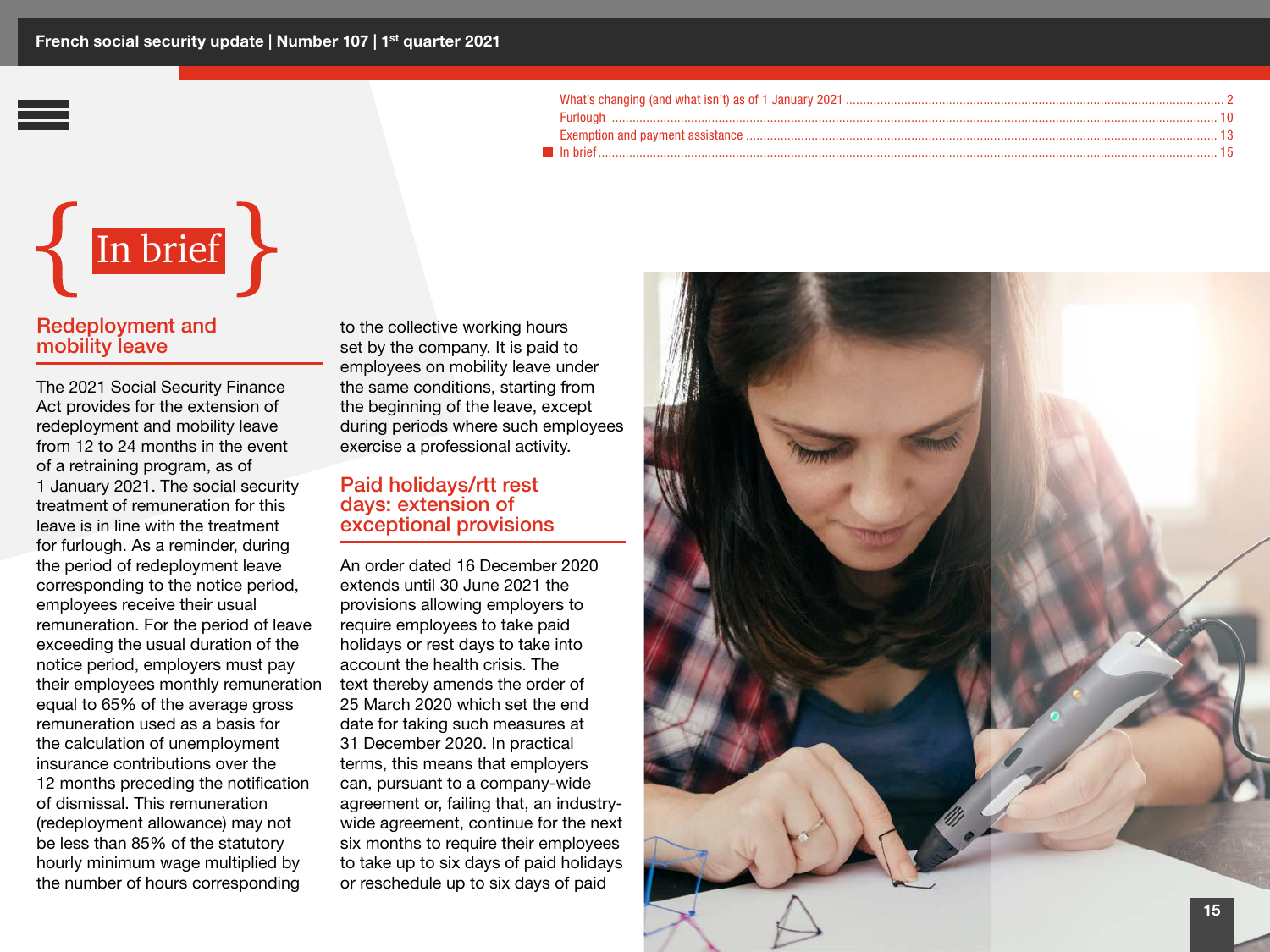holidays already requested (provided they give at least one full day's notice). They can also reschedule annual leave already requested on a unilateral basis, as they see fit.

Regarding RTT rest days, paid leave for employees on annualised employment contracts and rest days allocated to a time savings account, employers do not need an agreement to require employees to take certain days, provided they give at least one full day's notice. The number of RTT days imposed by employers may not exceed ten.

#### Continued relaxation of rules governing fixedterm contracts

The order of 16 December 2020 also extends until 30 June 2021 the relaxing of rules governing fixed-term contracts, i.e.:

- the option to set by company-wide agreement the maximum number of times a fixed term contract can be renewed;
- the conditions for calculating the waiting period between two contracts;
- the cases where the waiting period is not applicable.

#### Register of minor occupational accidents

The 2021 Social Security Finance Act has changed the conditions for the issue, receipt and archiving of registers of minor occupational accidents for businesses from 1 January onwards.

As of 2021, employers may keep a register of minor occupational accidents without necessarily requesting one or sending it to their regional health insurance centre.

#### Aid payments for the youth employment plan

The French Ministry of Labour has announced that the financial aid payments for the youth employment plan ending on 31 January 2021 will be extended. The announcement covers the  $€4,000$  grant for new hires under fixed-term contracts of more than three months or permanent contracts for young people aged under 26, and the €5,000 or €8,000 grants for apprenticeships or professional training contracts.

#### Temporary unemployment insurance scheme

The decree of 28 December 2020 provides for the continuation until 1 April 2021 of the provisions of the general regulations appended to the unemployment insurance agreement of 14 April 2017 for employees whose employment contracts end before 1 April 2021 or for whom a dismissal process is initiated before that date. This concerns the rules relating to the calculation of the duration of the benefits, the reference salary and the daily reference salary, as well as the determination of the waiting period for the payment of benefits.  $\blacksquare$